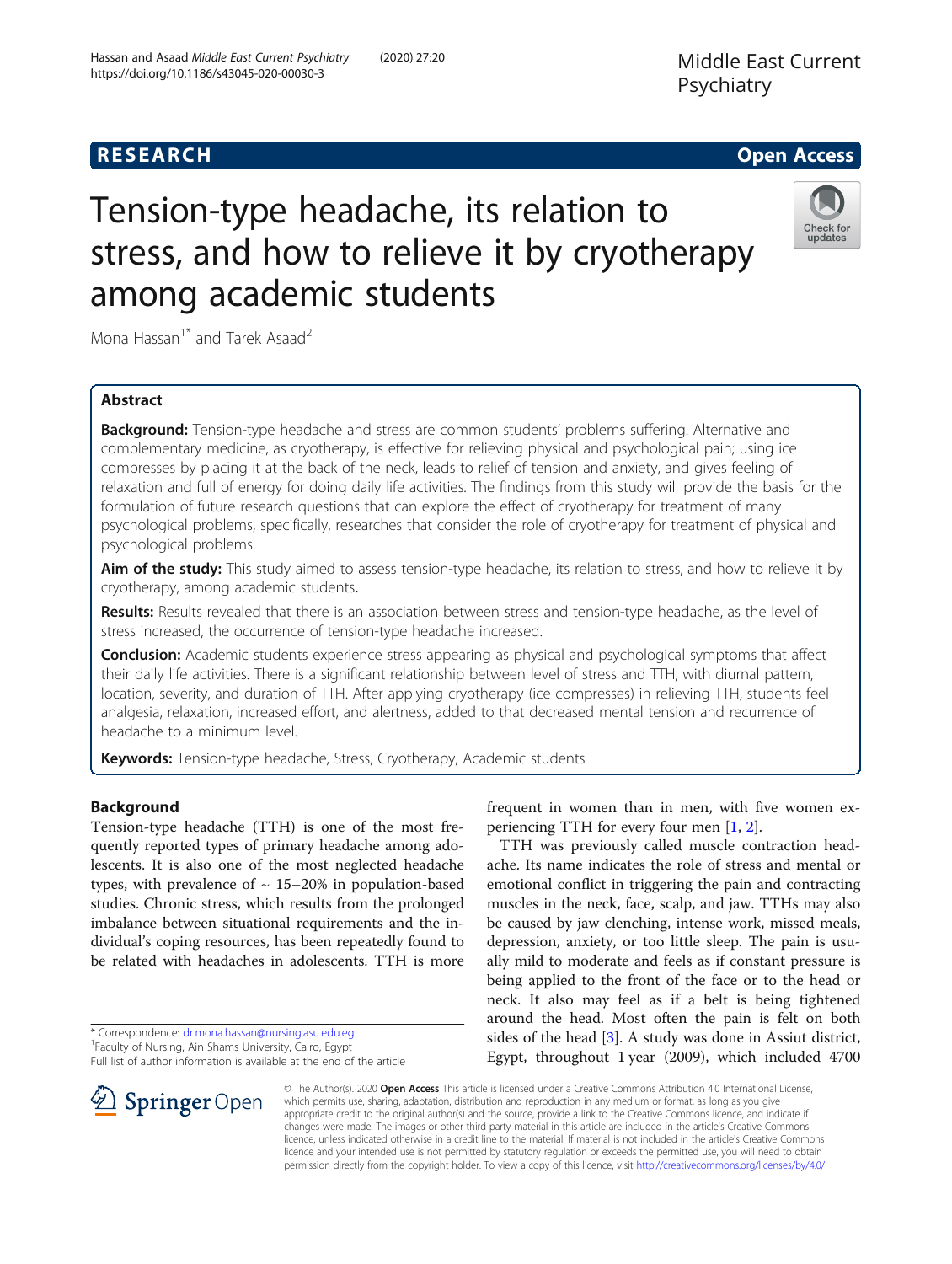individuals (male = 49.91%; females = 50.09%). Headache was reported in 35.49% of the individuals. Of them, 87.65% ( $n = 1462$ ) had primary headache, and of them, 43.78% ( $n = 640$ ) had TTH. Female-to-male ratio was 1.8:1. Nearly 59.22/32.66% had moderate/mild headache attacks. Anxiety (27.3%), depression (23.8%), and hypertension (20.5%) were the common comorbid conditions associated with TTH. It also found that 27.7% was the common reported condition in the families of individuals with TTH [\[4](#page-9-0)].

Students can potentially experience different types of stress that can affect their mental and social health and their academic achievement. Stress is one of the main aspects of our modern life, resulting from the rapid changes in human life. Therefore, this age is called the age of stress. Students exposed to academic stress, resulting from academic tests, home works, and other school requirements, which may exceed their abilities to cope with such stressors. A study on students also indicated that, examinations, fear of falling, shortage in clinical time, decrease in self-esteem, and prompt reduction in time spent in recreational activity have been associated with higher stress levels [\[5](#page-9-0)]. Associations with exposure to stressors in adolescents have been reported with TTH. Treatment of frequent TTH is often difficult. TTH is classified into three subtypes according to headache frequency: infrequent episodic TTH (1 day of headache per month), frequent episodic TTH (1–14 days of headache per month), and chronic TTH (15 days per month). It is characterized by a mild-to-moderate headache intensity, a pain that is described as "pressing" and "tightening" and can occur with differing frequencies and durations  $[1, 2, 6-8]$  $[1, 2, 6-8]$  $[1, 2, 6-8]$  $[1, 2, 6-8]$  $[1, 2, 6-8]$  $[1, 2, 6-8]$  $[1, 2, 6-8]$  $[1, 2, 6-8]$ .

By definition, this headache involves pain that is not localized, not throbbing, not aggravated by activity, and not severe. There is no significant nausea or vomiting, and photophobia and phonophobia cannot both be present [\[7](#page-9-0)]. The peripheral factor pericranial tenderness, which is found inpatients having TTH, seems to be an important clinical issue, but only limited evidence to support this theory has been found. Some studies suggest sensitization of peripheral nociceptors and increased electromyographic activity in trigger points to play a role. Growing evidence now supports that central factors are of greater significance, especially sensitization of neurons at spinal and supraspinal levels as well as decreased inhibition of nociceptive signals leading to an increased sensitivity to pain and thereby causing headaches  $[8, 9]$  $[8, 9]$  $[8, 9]$  $[8, 9]$  $[8, 9]$ .

Cryotherapy is defined as the therapeutic application of any substance to the body that removes heat from the body, resulting in decreased tissue temperature. The pathophysiologic effects of cryotherapy decrease tissue blood flow by causing vasoconstriction, thereby reducing tissue metabolism, oxygen utilization, inflammation, and

muscle spasm. Cryotherapy induces effects both locally (at the site of application) and at the level of the spinal cord by neurologic and vascular mechanisms. Topical cold treatment decreases the temperature of the skin and underlying tissues to a depth of 2–4 cm, decreasing the activation threshold of tissue nociceptors and the conduction velocity of pain nerve signals. These results in a local anesthetic effect called cold-induced neuropraxia. Current research shows that cryotherapy decreases tissue blood flow and cell metabolism [\[10](#page-9-0)].

At the end of the 1970s, Professor Toshiro Yamauchi constructed the first cryogenic chamber and successfully used cryotherapy to treat rheumatism. The whole-body cryotherapy (WBCT) results in analgesic, antiswelling, and hormone, immune, and circulatory system reactions. It neither affects the heart rate, arterial blood pressure, or the value of the left ventricle fractional shortening index and its ejection nor does it cause arrhythmias and ischemic changes to the heart, and is a safe treatment option if the time of exposure is strictly controlled. It activates the body's system of temperature regulation and hormonal response and also increases body metabolism and the concentration of adrenaline, nor adrenaline, adrenocorticotropic hormone, cortisone, pro-opiomelanocortin and βendorphins in blood plasma, as well as male testosterone levels. Pro-opiomelanocortin is the source of several important biologically active substances such as adrenocorticotropic hormone in the anterior pituitary gland and α-melanocytestimulating hormones and β-endorphin in the intermediate lobe. Α-melanocyte-stimulating hormone has a role in the regulation of appetite. One of the neurobiological hypotheses of depression is based largely on the dysregulation of the hypothalamic–pituitary–adrenal axis. Brain opioid peptide systems are known to play an important role in motivation, emotion, attachment behavior, the response to stress and pain, and the control of food intake. The positive effects of WBCT in treating both external and internal pain are owing to the activation of the endogenic opioid system and "pain control system." It is possible that such a multi-system reaction could play a role in the treatment of mental disorders. The WBCT is successfully used in clinical work in several countries; however, very limited data are available [\[11](#page-9-0)].

The application of cold at repeated intervals leads to an analgesic effect on the parts of the body treated. It has been demonstrated that nerve conduction decreases constantly with a decrease in temperature until conduction within the nerve fibers ceases completely. The myelinated fibers are the first ones to be affected [[12](#page-9-0)]. This slowing of the conductivity of the peripheral nerve fibers is found when the temperature drops to below 80.6 °F [[13\]](#page-9-0). Other mechanisms are also involved: cold has a specific "anti-irritant" function that protects from pain stimulus [\[14](#page-9-0), [15\]](#page-9-0). Cold can also remove the causes of pain by reducing muscle spasm of the traumatized area,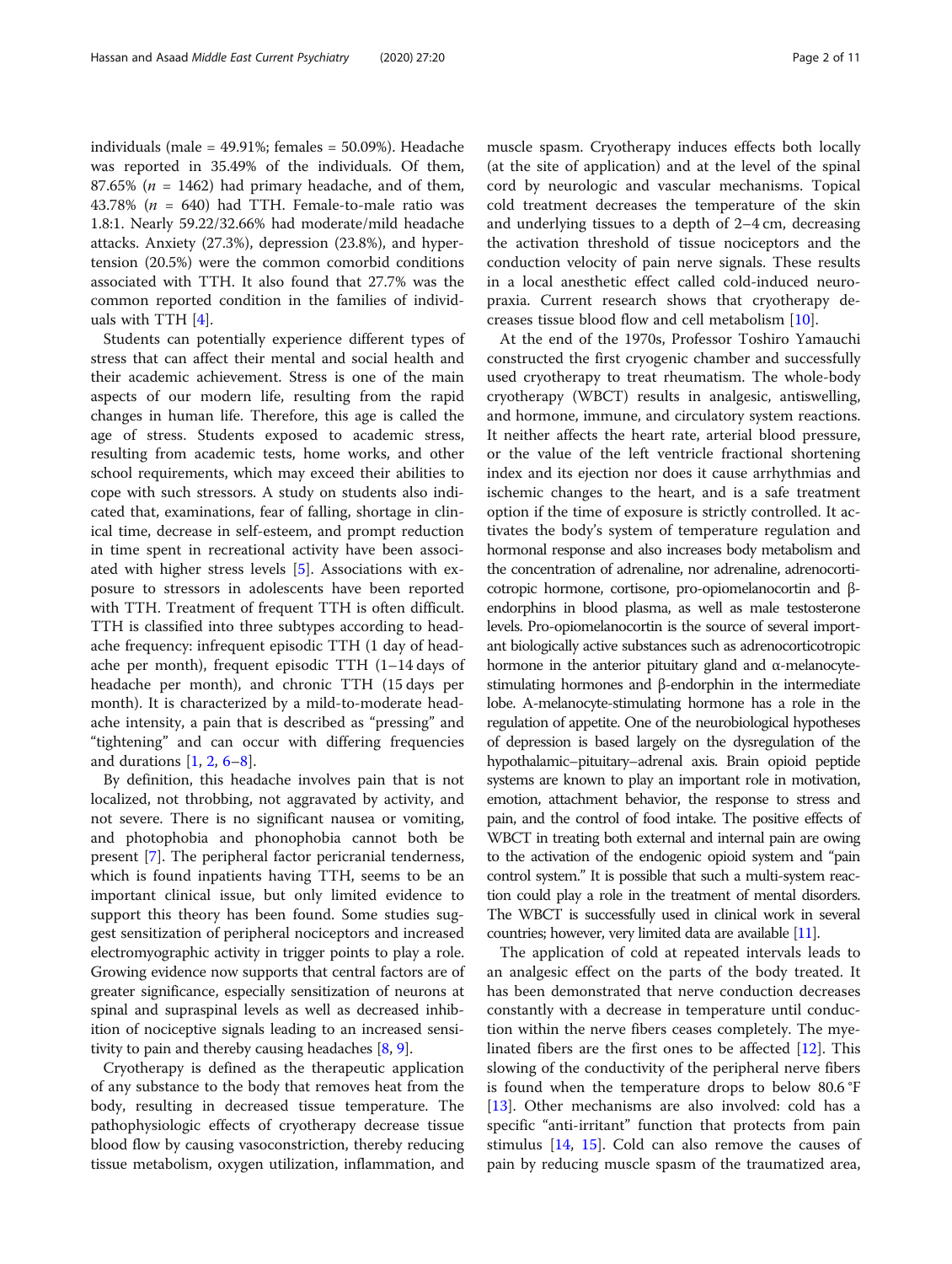thus reducing the effects of ischemia secondary to the trauma [[16\]](#page-9-0).

The physiology of vascular response to cold is complex. Six factors or mechanisms can account for the complexity of the vascular response, which include neuron activity, mechanical receptors, contractile elements of the smooth muscle, platelet activity, the endothelial mechanisms, and rheological factors [\[17](#page-9-0)]. Several studies have shown a decrease in peripheral blood flow caused by different methods of application of cold [\[18](#page-9-0), [19](#page-9-0)]. There as on sput forward to explain this decrease in blood flow are vasoconstriction caused by the sympathetic nervous system reflex and the affinity caused by the cold of the post-junctional  $\alpha$ -2 receptors of the vessel walls [\[20](#page-9-0)].

The result of the two factors referred to above is a reduction in the activity of the nor adrenaline enzyme antimetabolites, an increase in blood viscosity, and the activation of the platelet aggregates that release 5HT and thromboxane A2, causing a high degree of disability. Treatment of frequent TTH is often difficult. TTH is classified into three subtypes according to headache frequency: in frequent episodic TTH (1 day of headache per month), frequent episodic TTH (1–14 days of headache per month), and chronic TTH (15 days per month). It is characterized by a mild-to-moderate headache intensity, a pain that is described as "pressing" and "tightening" and can occur with differing frequencies and durations.

#### Significance of the study

TTH and stress are common problems the students experience. Alternative and complementary medicine, like cryotherapy, is effective for relieving physical and psychological pain. Use of ice compression by placing it at the back of the neck leads to relief tension and anxiety, and gives feeling of relaxation and full of energy for doing daily life activities. The effects occur like antidepressant drugs. It also decreases recurrence feeling of TTH. The significance of using it comes from the fact that this experience needs no money, no effort, little time, and effective safe alternative therapy for mental tension and TTH for academic students and other people who are suffering from mental tension and tension headache. The results from this study will provide the basis for the formulation of future research questions that can explore the effects of cryotherapy for the treatment of many psychological and physical problems, and more specifically, research studies that will consider the role of cryotherapy for the treatment of physical and psychological problems.

#### Aim

This study aimed to assess the relation between stress and TTH among academic students, as well as the role of cryotherapy.

#### Research question

What is the relation between stress and TTH? What is the effect of cryotherapy on the TTH?

#### Research hypothesis

TTH is associated with stress, and cryotherapy (ice compression) will relieve it.

#### Methods

The methodology used in carrying out the study is described under four designs, namely, technical, operational, administrative, and statistical designs. The technical design includes the research design, study setting, sample, and tools of data collection.

#### Research design

#### Mixed-methods study

This study was designed as a mixed-method study. It involved a sequential mixed-method approach, in which both quantitative data collection and analysis techniques were chronologically undertaken [[21](#page-9-0), [22\]](#page-9-0). The study began with a quantitative study and was followed by a qualitative one. Finally, a mixed-method analysis was undertaken for this study, in order to answering the research question.

#### Study setting

The present study was carried out at the Faculty of Nursing, Ain Shams University.

#### **Participants**

A convenient sample of 50 academic students was recruited.

#### Inclusion criteria

The study included students having TTH recurrence and willing to participate in the study.

#### Tools of data collection

Three tools were used to collect data for this study.

Tool I: A structured interview sheet was used for the sociodemographic data. It included six items that elicit sociodemographic characteristics of students under study, such as age, level of education, marital status, residence, and income.

Tool II: This was a stress-based scale used to assess the effect of stress on physical and psychological wellbeing, which was adopted from Abdullah et al. [[23\]](#page-9-0).

Tool III: This was a TTH questionnaire adapted from Mahmoud et al. [\[4\]](#page-9-0).

#### Operational design

The operational design for this study includes preparatory phase, pilot study, fieldwork, ethical considerations, and limitations of the study.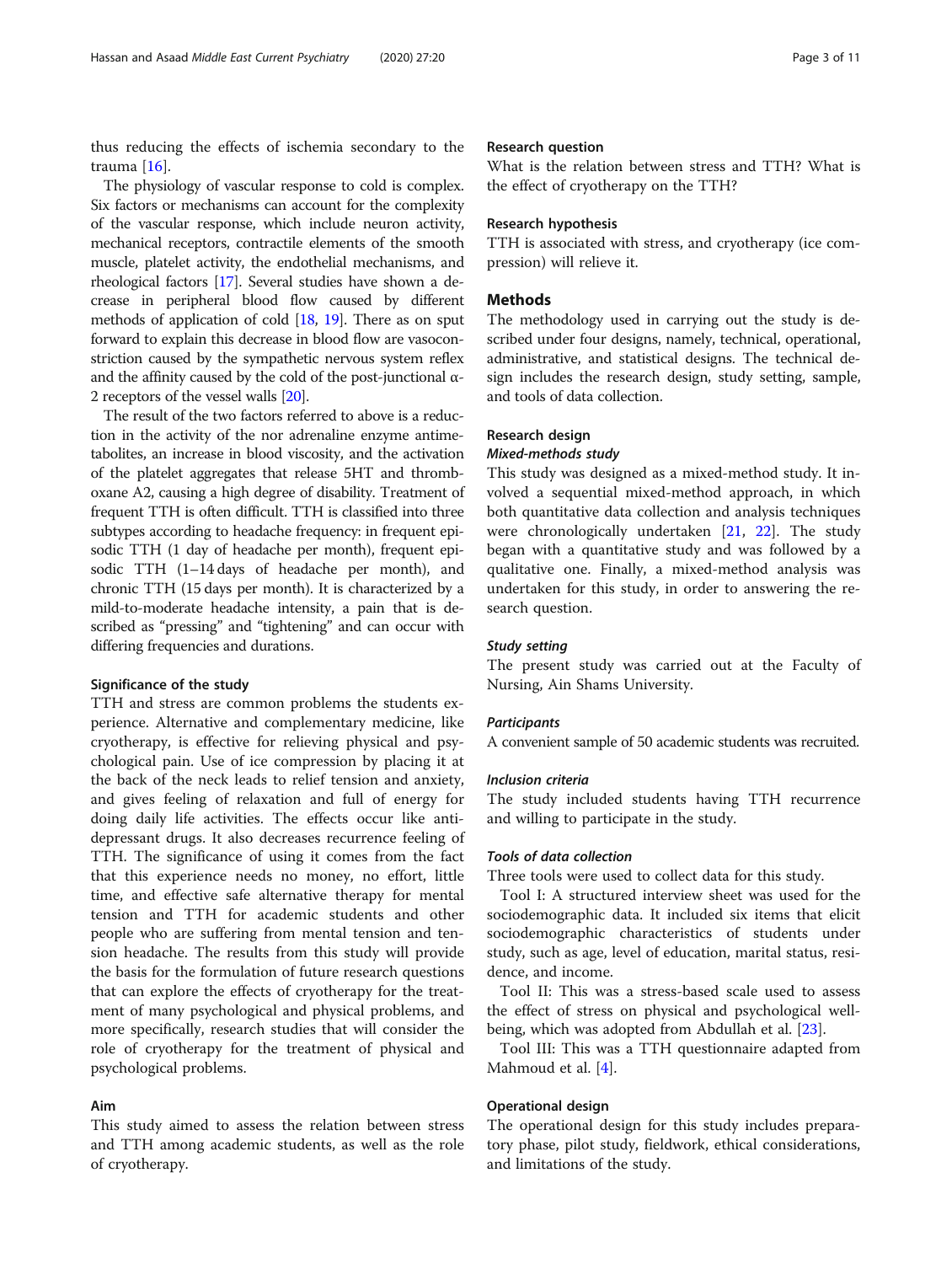#### Preparation phase

This phase deals with the preparation of the study design; data collection tool was adapted by the researcher. TTH questionnaire was primarily developed in English, which needed to be translated into Arabic. Reviewing literature studies and other available resources related to TTH, stress, among academic students, and role of cryotherapy to relieve tension-type headache, for the preparations of data collection tools.

#### Content validity and reliability of the tools

Tool II was tested for its content validity and reliability by Abdullah et al. [\[23\]](#page-9-0). The tools were tested for their content validity by a jury of thirteen experts in the field of psychology, such as counseling psychology, education, curriculum, and teaching, who ascertained their validity and relevance. The α Chronbach test was used to measure the internal consistency (reliability of the used tool). Tool III: tensiontype headache-based questionnaire was tested for its content validity and reliability by Mahmoud et al. [\[4\]](#page-9-0).

#### Pilot study

A pilot study was carried out before starting the data collection phase. It included ten students. It was conducted to evaluate the simplicity, practicability, legibility, understandability, feasibility, validity, and reliability of the tools, and to assess stress and TTH. No modifications were done for tools s of data collection.

#### Fieldwork

Fieldwork of the current study was divided into two stages: Stage I: It started by reading and exploring related information in scientific magazines and preparing tools of data collection. Then, it dealt with formulating clear and evidence-based scientific data and ideas about cryotherapy and consulting professor of neuropsychiatry about the research idea. This stage takes about 2 years. Then, the dean of the faculty and subjects of the study were informed about the purpose of the study. After that, oral consent was taken, from subjects of the study, after informing them about their right to participate in the study and the information used will be for the sole purpose of the study. The study was conducted on an individual and group basis. Each student can be interviewed individually or with group according to students' circumstances. Each interview lasted for 15–30 min, 3 days per week. The researcher asked the subjects regarding the needed information and then data filled in the two questionnaires (TTH and stress). After that, instructional guidelines about cryotherapy had been given by focused group discussion. The process of data collection took a period of 1 month from November 2015 to December 2015.

Stage II: Instructional guidelines about cryotherapy (ice compression) were introduced for a group of six students as follows:

The subjects of the study were informed about the therapeutic use of locally applied coolants at the back of the neck and its effect in reducing TTH. Conduction occurs when a cool ice compress that applied to the skin at the back of the neck. Cryotherapy has historically been used to provide pain relief. Cryotherapy may additionally be used to elevate the pain threshold. As cooling decreases tissue temperatures, the sensory nerves in the skin are provoked to fire continuously until physiologically exhausted. Usually this causes the participant to predictably experience a sequence of sensations including aching, burning, and finally numbness. Numbness or temporary local anesthesia occurs as the sensory nerves are exhausted. Deeper nerves (below the epidermis) may also be affected by cooling. Muscle cooling has been shown to affect the afferent nerves. This occurs in the muscle after 10 min of cooling with an ice pack. All nerve fibers are generally affected by cooling. Additionally, cooling has been shown to affect the various vascular structures at all levels to the extent of causing an initial reflex vasoconstriction to occur. Vasoconstriction has been shown to reduce blood flow in tissues cooled to 18 °C. As cooling continues, vasodilatation occurs in a physiological attempt to increase blood flow and thereby prevent tissue damage. This phenomenon is called the hunting reaction.

Cryotherapy is most commonly applied as ice packs, which may be created by putting ice in a plastic bag or by freezing a moistened hydrocollator. A damp towel should be frozen. The towel is then placed over the treatment site for 10–20 min or until sensory analgesia (temporary local anesthesia) of the skin is produced. This stage took about 1 month, with six sessions, from December 2015 to January 2016. After discussing these instructional guidelines about cryotherapy (ice compresses), the students were followed up and asked frequently about the effect of ice compression on relieving TTH. The students' responses were satisfactory, to a large extent. They stated that TTH and mental tension had been relieved to a very little degree.

Research has shown that during ice compression application, a decline in fast-twitch muscle fiber tension occurs, resulting in a more significant recruitment of slow-twitch muscle fibers, thereby increasing muscle endurance. Because vasoconstriction leads to a decrease in metabolic rate, inflammation, and pain, cryotherapy is usually applied for 20–30min for maximum cooling of both superficial and deep tissues. The cold agent should be applied directly to the skin for optimal therapeutic effects.

#### Ethical consideration

The researcher obtained an approval to conduct the research study and received official permission from the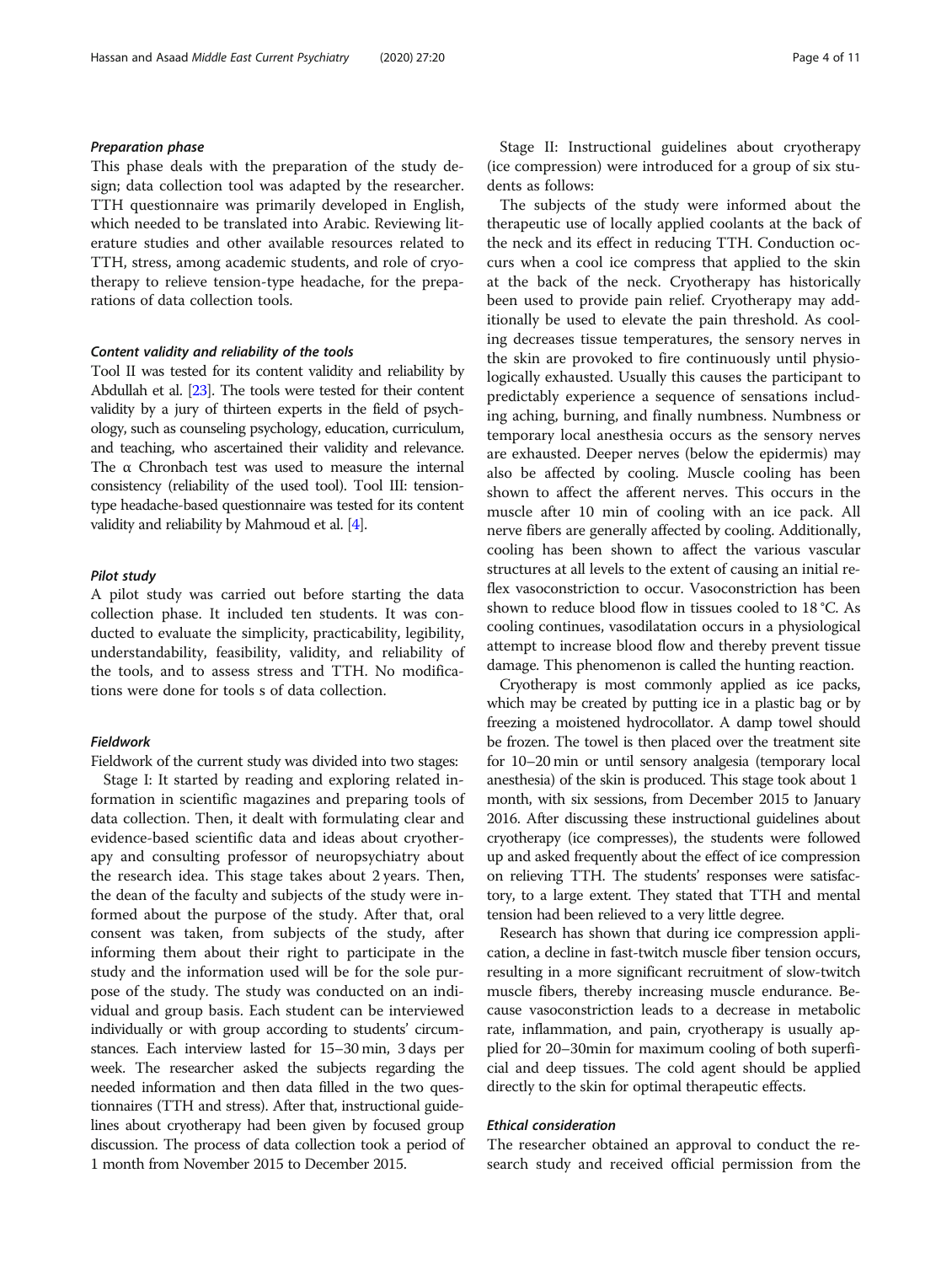authority of Faculty of Nursing, Ain Shams University. After obtaining official requirements for carrying out this study, the subjects of the study were informed about the aim and nature of the study, their right to participate in the study, and their right to withdraw at any time without giving any reason and provided reassurance about confidentiality of their information and that data collected will be used only for the purpose of the research.

#### Limitation of the study

On proceeding the subjects of the study regarding applying ice compresses at the back of the neck in the early morning, some faced difficulties such as follows: the study was conducted in winter, it was too cold to apply the ice compresses; some stated that they reside in a university hotel and there is no availability of ice compress as in their home; others stated that they work in nightshift, which means they are not at home; and others stated that they forgot to place ice compresses when getting up early in the morning. Only six students followed the instructional guidelines about cryotherapy and continued applying ice compresses.

#### Administrative design

An official letter was addressed to the dean of faculty of nursing, requesting her cooperation and permission to conduct the study. After explanation of the study objectives, the researcher obtained the written permission. Complete confidentiality of any obtained information was ensured.

#### Statistical design

#### Data analysis

Data entry and statistical analysis were done using SPSS statistical software package. IBM Corp. Released 2012. IBM SPSS Statistics for Windows, Version 21.0. Armonk, NY: IBM Corp. quantitative continuous data were compared. Qualitative categorical variables were compared using  $\chi^2$  test. Statistical significance was considered at P value of less than0.05.

The focus group is the qualitative part.

#### Design and ethics consideration

The study involved a descriptive qualitative study. It aimed to seek how cryotherapy can relieve TTH. Data were collected using semi-structured interviews with six academic students in the faculty of nursing and four academic staff at work.

An interview guideline was developed with three main questions subdivided to many questions as follows:

(1) What are symptoms associated with TTH? (a) Times of recurrence?

- (b) Characteristics of tension feeling?
- (c) Feeling of depressive symptoms?
- (d) Anxiety symptoms?
- (e) Level of performance of daily activities?
- (f) Mood changes?
- (g) Sleep quality?
- (h) Appetite?
- (2) What is the effect of ice compresses on TTH?
	- (a) Do ice compressions relieve TTH?
	- (b) The recurrence of headache
	- (c) The intensity of headache
	- (d) Mental tension after ice compresses
	- (e) Stress feeling
- (3) Did you observe any physical problems after using ice compresses?

#### **Participants**

The participants were six students, who had TTH and mental tension. They were recruited by a purposive sampling. This sampling method was selected because the study aimed to obtain information from the students with a greater breadth and depth of knowledge regarding tension headache and mental tension.

#### Data collection

Data were collected using semi-structured interviews among the recruited students. Before starting of each interview, students were informed about the study, such as the aim of study. In addition, permission to write the interview was sought from each participant. All interviews were conducted in the same pattern according to an interview guideline. Each interview lasted  $\sim$  30 min. To ensure the consistency of interview, no more than five interviews per day were conducted.

#### Data analysis

There were two main processes for data analysis: (a) data preparation and (b) data analysis. The process of data preparation involved transcription and translation. Interview data were transcribed from spoken words into textual data by the researcher. After that, transcriptions were translated into English by the researcher.

Textual data from the interviews were manually analyzed by using thematic analysis technique, which is a method for identifying, analyzing, and reporting themes and concepts with qualitative data [[24\]](#page-9-0).

Data were analyzed using the six steps of thematic analysis suggested by Braun et al. [\[24\]](#page-9-0),

which included the following: (a) familiarizing with the data, (b) generating initial codes, (c) searching for themes, (d) reviewing themes, (e) defining themes, and (f) producing the report.

Qualitative findings were used to examine the effect of cryotherapy on relief of TTH.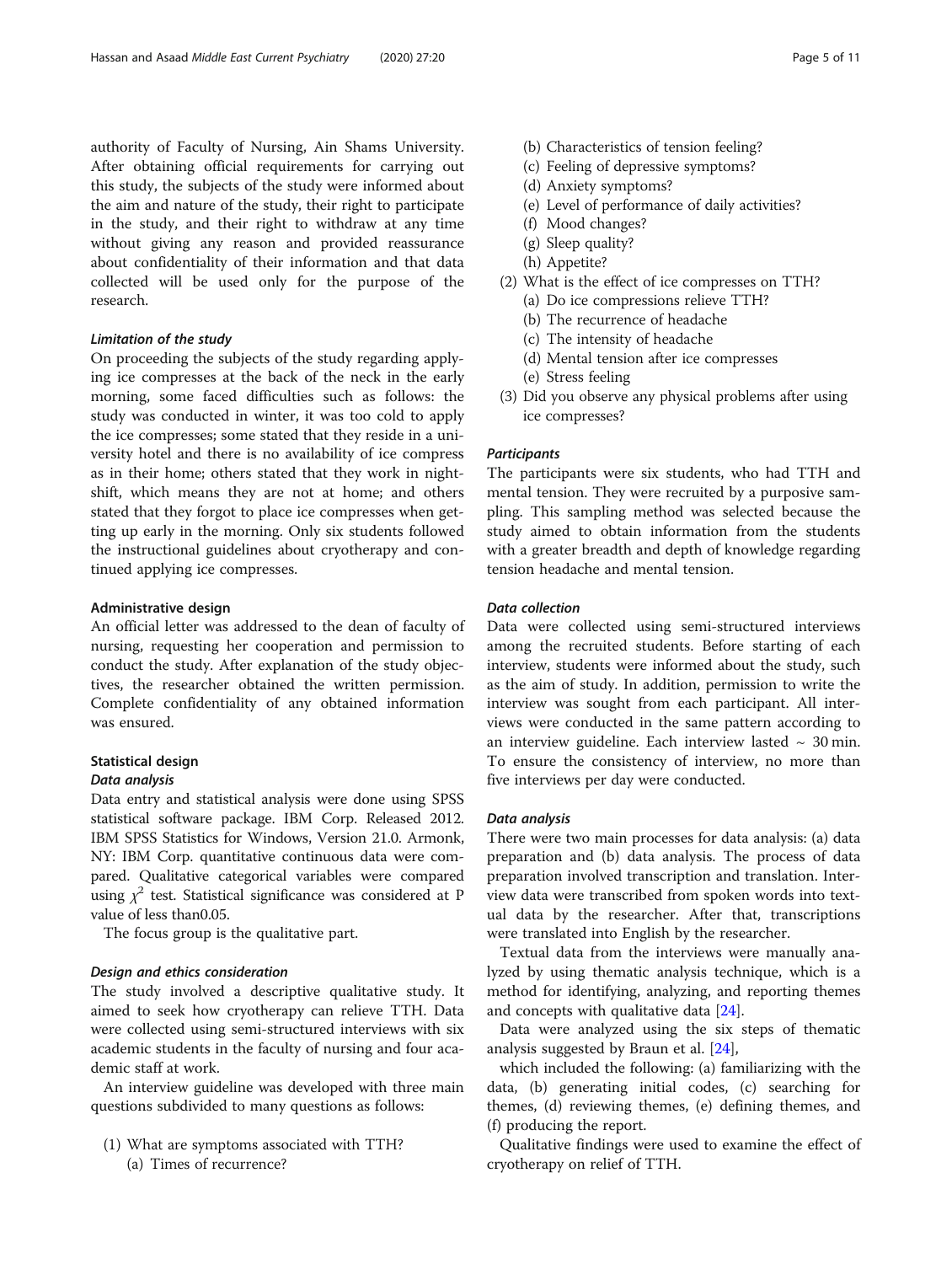#### Mixed-methods analysis

As mixed-methods designs, findings from both the qualitative and quantitative studies were integrated at the final stage. The findings of both studies were combined in two ways. First, as the findings of the crosssectional study were reported in a numeric form, these may be too abstract to explain the detail of cryotherapy on relief of TTH among academic students.

Consequently, the interpretation of the findings using two different research approaches offered a breadth and depth of understanding about the status of TTH after proceeding cryotherapy (ice compresses).

#### Results

Table 1 describes the sociodemographic data of the study sample. It shows that the entire study group (100%) represented females, and they were between the ages of 20 and 25 years. Moreover, 80% of them live outside Cairo, are single, and have satisfactory income.

Psychological and cognitive symptoms of stress are shown in Table [2.](#page-6-0) It is clear that 76.9% of study sample feel the importance of doing most of things as soon as possible to a large degree, whereas 75.0% of them were not satisfied about what they had achieved in their life Added to that, 90.4% of students did many things at the same time, while 80.8% of them felt disturbed when things were not done completely.

As illustrated in Table [3](#page-6-0), regarding physical symptoms of stress, it appears that 46.2% of students find it difficult to get up early in the morning. Moreover, 63.5% of the students experience neck pain to a large degree, whereas

Table 1 Sociodemographic characteristics of academic students  $(n = 50)$ 

| Sociodemographic | Number | Percentage (%) |  |  |
|------------------|--------|----------------|--|--|
| Age              |        |                |  |  |
| > 20             |        |                |  |  |
| $20 - 25$        | 50     | 100            |  |  |
| Sex              |        |                |  |  |
| Male             |        |                |  |  |
| Female           | 50     | 100            |  |  |
| Residence        |        |                |  |  |
| Inside Cairo     | 10     | 20             |  |  |
| Outside Cairo    | 40     | 80             |  |  |
| Engagement       |        |                |  |  |
| Engaged          | 7      | 14             |  |  |
| Married          | 3      | 6              |  |  |
| Single           | 40     | 80             |  |  |
| Income           |        |                |  |  |
| Satisfied        | 40     | 80             |  |  |
| Not satisfied    | 10     | 20             |  |  |

57.7% of them sometimes experience persistent headache leading to mood changes.

Table [4](#page-7-0) illustrates the TTH scale, which reveals that 48% had a TTH that was tight and pressing, 54% had dull aching, and 86% felt heaviness. However, the diurnal pattern of TTH was as follows: 38% had headache that worsens at the end of the day and 48% of them have no diurnal variation. The prodromal symptoms included 26% had depressed mood and 90% felt fatigued, whereas postdrome symptoms represent 38% for depression, and 94% for exhaustion. Regarding location of the headache, 32% of them had it in the temporal and occipital area. It is also found that 78% of study sample, their headache is infrequent, and 76% of study sample, their headache moderate in severity, with duration from 2 to 4 h in 36% of the study sample.

The relationship between level of stress and TTH is shown in Table [5](#page-7-0), which shows that there is a significant relationship between level of stress with diurnal pattern, location, severity, and duration, demonstrated as 0.01, 0.001, 0.013, and 0.001 respectively.

#### Results about qualitative part Qualitative findings

- (1) What are the symptoms associated with TTH that you are suffering from?
- The following statements followed by its answers: (a) Times of recurrence

We cannot calculate accurately, but it frequently happens weekly.

(b) Characteristic of tension feeling

Tension-like belt around my head and my head is heavy.

(c) Feeling of depressive symptoms?

Disturbed appetite, disturbed sleep, and doing daily living activity with little effort.

(d) Anxiety symptoms

Feeling like loaded with a lot of things, and need to do many things at the same time.

(e) Level of performance of daily activities

We are not satisfied about our achievements regarding daily activities.

(f) Mood changes

From time to time, between nervousness and calmness (g) Sleep quality

Getting up with difficulty, disturbed sleep, between many and little hours

(h) Appetite

Disturbed appetite, and sometimes we have no time to eat.

(2) What is the effect of ice compresses on TTH?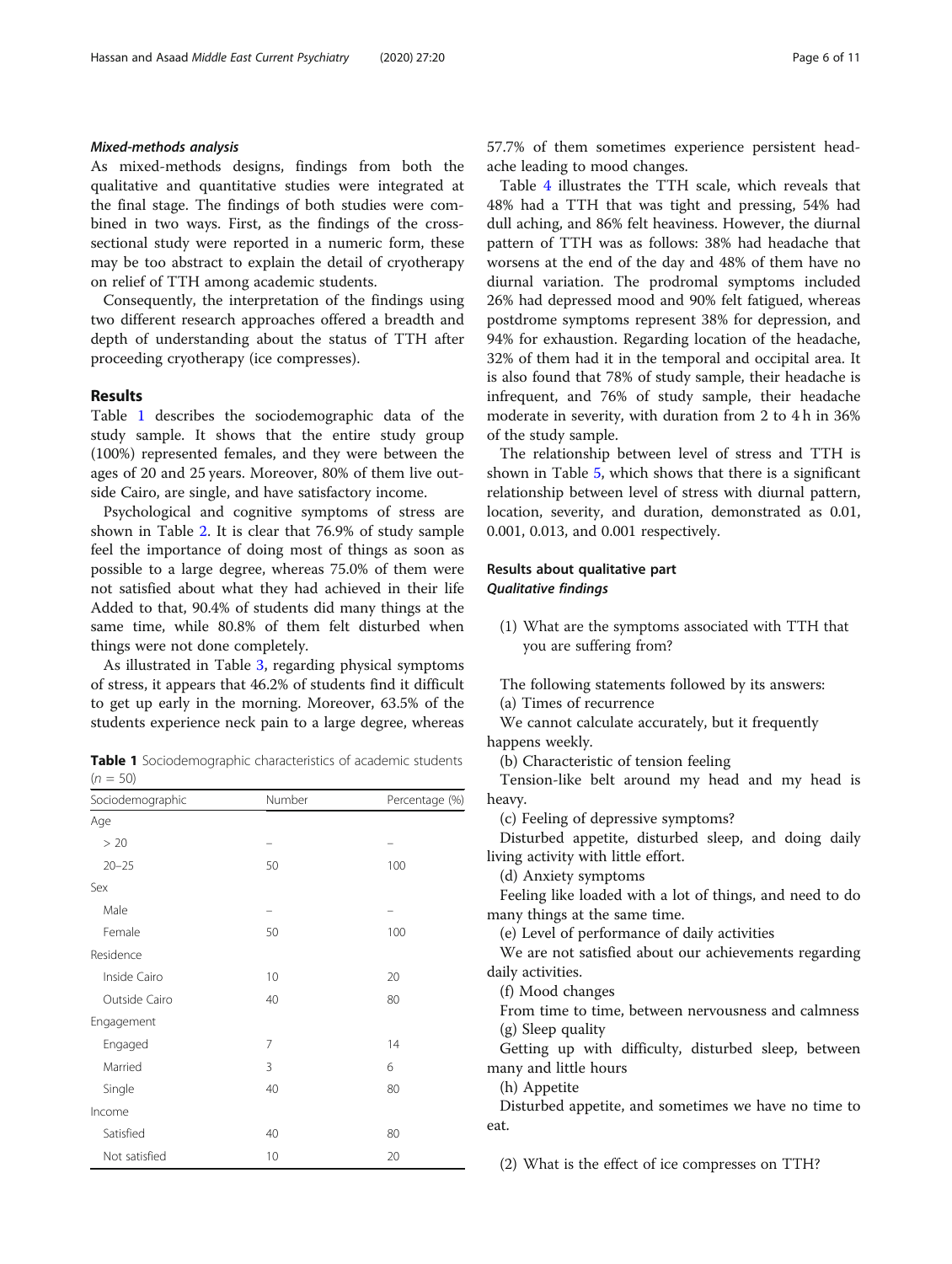| Psychological symptoms                                                      | Very large<br>degree |      | Large<br>degree |      | Moderate<br>degree |      | Little<br>degree |          | Very little<br>degree |                |
|-----------------------------------------------------------------------------|----------------------|------|-----------------|------|--------------------|------|------------------|----------|-----------------------|----------------|
|                                                                             | n                    | $\%$ | n               | $\%$ | n                  | %    | n                | $\%$     | n                     | $\%$           |
| I feel importance of doing most of things as soon as possible.              | 9                    | 17.3 | 40              | 76.9 |                    | 1.9  | $\mathfrak{D}$   | 3.8      | $\Omega$              | $\Omega$       |
| It is difficult to feel at ease even for few hours.                         | 10                   | 19.2 | 32              | 61.5 | $\overline{4}$     | 7.7  | 2                | 3.8      | $\overline{4}$        | 7.7            |
| I'm not satisfied about what I achieved in my life.                         | 7                    | 13.5 | 39              | 75.0 | 3                  | 5.8  |                  | 1.9      | $\overline{2}$        | 3.8            |
| I need to do many things at the same time.                                  | 3                    | 5.8  | 47              | 90.4 | 2                  | 3.8  | $\Omega$         | $\Omega$ | $\Omega$              | $\mathbf 0$    |
| I feel disturbed when things did not made perfectly.                        | 8                    | 15.4 | 42              | 80.8 | 2                  | 3.8  | $\Omega$         | $\Omega$ | $\mathbf{0}$          | $\mathbf{0}$   |
| 11 work under pressure to end most of work.                                 | 20                   | 38.5 | 28              | 53.8 | $\overline{4}$     | 7.7  | $\mathbf{0}$     | $\circ$  | $\mathbf{0}$          | $\mathbf{0}$   |
| I'm always mentally preoccupied with missions while talking<br>with others. | 26                   | 50   | 19              | 36.5 | 5                  | 9.6  | $\overline{2}$   | 3.8      | $\mathbf{0}$          | $\Omega$       |
| I feel proud while working better under pressure.                           | 3                    | 5.8  | 11              | 21.2 | 25                 | 48.1 | 11               | 21.2     | $\mathcal{P}$         | 3.8            |
| I have many states of amnesia.                                              | 21                   | 40.4 | 24              | 46.2 | 7                  | 13.5 | $\Omega$         | $\Omega$ | $\Omega$              | $\overline{0}$ |
| I'm decline to rapid speaking.                                              | 19                   | 36.5 | 17              | 32.7 | 11                 | 21.2 | 5                | 9.6      | $\mathbf{0}$          | $\Omega$       |

<span id="page-6-0"></span>**Table 2** Psychological symptoms of stress among academic students ( $n = 50$ )

(a) Do ice compresses relieve TTH?

There is a clear difference before and after using ice compresses in relieving TTH. Feeling like analgesics, relaxation, increased power and alertness, some of them feel increased appetite, others feel decreased appetite, and increased desire to sleep for someone. The period between recurrences increased. No mental tension or hard tidiness around head like before.

- (b) The recurrence of headache decreased to a large extent.
- (c) The intensity of headache

Low intensity to very little degree, and some of them advised their family to use ice compresses to relieve their TTH.

(d) Mental tension after ice compresses

Decreased tidiness, tension, and anxiety to a minimum level

(e) Stress feeling

| <b>Table 3</b> Physical symptoms of stress among academic students ( $n = 50$ ) |  |  |  |
|---------------------------------------------------------------------------------|--|--|--|
|---------------------------------------------------------------------------------|--|--|--|

It is a good method of stress management.

(3) Did you observe any physical problems after using ice compresses?

Not at all, except for someone observed decreased appetite, whereas others observed increased appetite, and gives an ability to spend more time studying than usual.

#### **Discussion**

Students can potentially experience different types of stress that can affect their mental and social health and their academic achievement. Stress is one of the main aspects of our modern life, resulting from the rapid changes in human life. Therefore, this age is called the age of stress [\[5](#page-9-0)]. Associations with exposure to stressors in adolescents have been reported with TTH. TTH is found to be associated with stress and mental tension  $[1-4, 5-8]$  $[1-4, 5-8]$  $[1-4, 5-8]$  $[1-4, 5-8]$  $[1-4, 5-8]$  $[1-4, 5-8]$  $[1-4, 5-8]$  $[1-4, 5-8]$ . Cold treatment (cryotherapy) which is a simple and cheap treatment method has an important place in nondrug therapies for pain management [\[25](#page-10-0)]. Topical cold treatment decreases the temperature of the skin and underlying tissues to a depth of 2–4 cm, decreasing

| Physical symptoms                         | Very large degree |               | Large degree |      | Moderate degree |      | Little degree |              | Very little degree |              |
|-------------------------------------------|-------------------|---------------|--------------|------|-----------------|------|---------------|--------------|--------------------|--------------|
|                                           | n                 | $\frac{0}{0}$ | $\sqrt{n}$   | $\%$ | n               | $\%$ | n             | $\%$         | n                  | $\%$         |
| I'm suffering from overweight.            |                   | 1.9           | 8            | 15.4 | 33              | 63.5 | 10            | 19.2         | $\Omega$           | $\Omega$     |
| I'm difficult to get up early at morning. | 17                | 32.7          | 24           | 46.2 |                 | 21.2 | $\circ$       | 0            | 0                  | $\mathbf{0}$ |
| feel general malaise.                     | 26                | 50            | 21           | 40.4 | 5               | 9.6  | $\circ$       | $\mathbf{0}$ | 0                  | $\mathbf{0}$ |
| feel anxious.                             | 3                 | 5.8           | 4            | 7.7  | 35              | 67.3 | 10            | 19.2         | $\Omega$           | $\mathbf{0}$ |
| suffer from gastrointestinal discomfort.  | 4                 | 7.7           | 26           | 50   | 20              | 38.5 |               | 3.8          | $\Omega$           | $\mathbf{0}$ |
| feel with neck pain.                      | 12                | 23.1          | 33           | 63.5 | 6               | 11.5 |               | 1.9          | $\Omega$           | $\Omega$     |
| Persistent headache makes mood changes.   | $\mathbf 0$       | 0             | 5            | 9.6  | 30              | 57.7 | 12            | 23.1         | 5                  | 9.6          |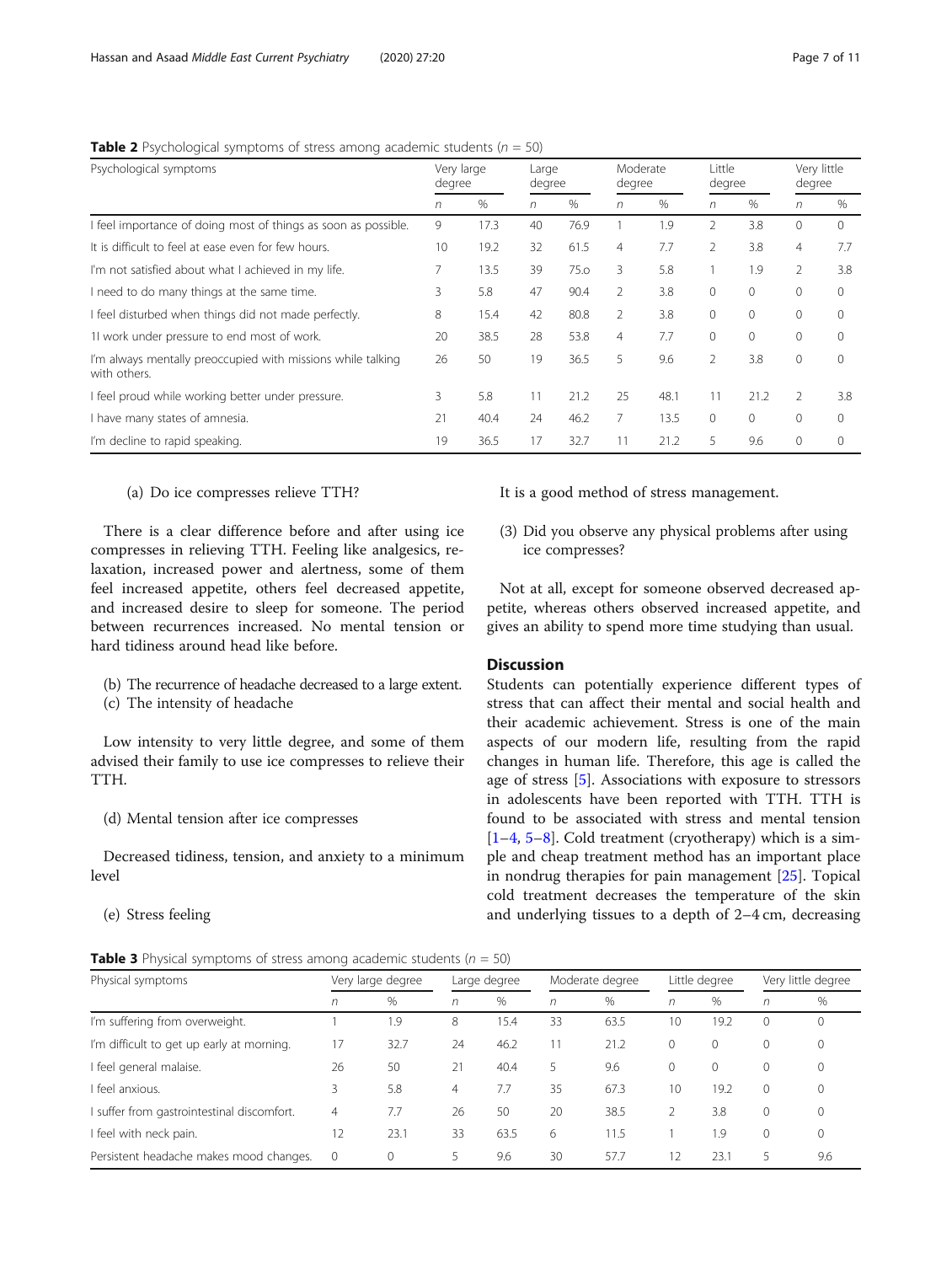<span id="page-7-0"></span>Table 4 Tension-type headache symptoms' scale among academic students  $(n = 50)$ 

| Tension-type headache symptoms     | n              | %              |
|------------------------------------|----------------|----------------|
| Character                          |                |                |
| Burning/boiling                    | 4              | 8              |
| Tight/pressing                     | 24             | 48             |
| Dull aching                        | 27             | 54             |
| Numbness/tingling                  | 10             | 20             |
| Heaviness                          | 43             | 86             |
| Diurnal pattern                    |                |                |
| Worse at the end of the day        | 19             | 38             |
| Worse in the morning               | 7              | 14             |
| No diurnal variation               | 24             | 48             |
| Prodromal symptoms                 |                |                |
| Depressed mode                     | 13             | 26             |
| Fatigue                            | 45             | 90             |
| Location                           |                |                |
| Vertex                             | 9              | 18             |
| Temporal and frontal               | 0              | 0              |
| Frontal                            | 12             | 24             |
| Temporal and vertex                | 13             | 26             |
| Temporal and occipital             | 16             | 32             |
| Whole head                         | 0              | 0              |
| Postdrome                          |                |                |
| Depressed mood                     | 19             | 38             |
| Exhaustion                         | 47             | 94             |
| Frequency                          |                |                |
| Infrequent                         | 39             | 78             |
| Frequent                           | 9              | 18             |
| Chronic                            | 0              | 0              |
| Chronic daily headache             | $\overline{2}$ | $\overline{4}$ |
| Severity                           |                |                |
| Mild                               | 13             | 26             |
| Moderate                           | 38             | 76             |
| Severe                             | $\mathcal O$   | 0              |
| Duration                           |                |                |
| < 2 h                              | 32             | 64             |
| $2 - 4h$                           | 18             | 36             |
| 4-24h                              | 0              | 0              |
| 24-72h                             | 0              | 0              |
| Intermittent then persistent       | 0              | 0              |
| Answers are not mutually exclusive |                |                |

the activation threshold of tissue nociceptors and the conduction velocity of pain nerve signals.

This results in a local anesthetic effect called coldinduced neuropraxia. Current research shows that cryotherapy decreases tissue blood flow and cell metabolism

Table 5 Relation between stress and tension-type headache among academic students ( $n = 50$ )

|                |                |                 |       | $P$ value                                              |  |
|----------------|----------------|-----------------|-------|--------------------------------------------------------|--|
| High           | Moderate       |                 |       |                                                        |  |
|                |                |                 |       |                                                        |  |
| 19             | 0              | 19              |       |                                                        |  |
| 7              | 0              | $\overline{7}$  |       |                                                        |  |
| 10             | 14             | 24              |       |                                                        |  |
|                |                |                 |       |                                                        |  |
| 9              | $\mathbf{0}$   | 9               |       |                                                        |  |
| 12             | $\Omega$       | 12              |       |                                                        |  |
| 13             | $\mathbf{0}$   | 13              |       |                                                        |  |
| $\overline{2}$ | 14             | 16              |       |                                                        |  |
|                |                |                 |       |                                                        |  |
| 25             | 14             | 39              | 5.484 | .064                                                   |  |
| 9              | 0              | 9               |       |                                                        |  |
| $\mathfrak{D}$ | 0              | $\overline{2}$  |       |                                                        |  |
|                |                |                 |       |                                                        |  |
| 12             | 0              | 12              | 6.140 | .013                                                   |  |
| 24             | 14             | 38              |       |                                                        |  |
|                |                |                 |       |                                                        |  |
| 32             | $\mathbf{0}$   | 32              |       |                                                        |  |
| $\overline{4}$ | 14             | 18              |       |                                                        |  |
|                |                |                 |       |                                                        |  |
| 36             | 12             | 48              | 5.357 | .021                                                   |  |
| 0              | $\overline{2}$ | $\overline{2}$  |       |                                                        |  |
| 36             | 14             | 50              |       |                                                        |  |
|                |                | Level of stress |       | Total Chi<br>21.065 0.01<br>41.319 .001<br>34.568 .001 |  |

[[10\]](#page-9-0). Regarding physical symptoms of stress, in this study, it was found that slightly less than two-thirds (63.5) of the students felt neck pain to a large degree. This result matches with Kjaergaard [\[8](#page-9-0)], who found that stress leads to an increased sensitivity to pain and thereby causes headaches. Although more than half (57.7%) of them had moderate degree of headache, they sometimes experienced persistent headache which led to mood changes. This is in agreement with Soderberg [\[1](#page-9-0)] who reported that stress is associated with TTH.

Regarding psychological and cognitive symptoms of stress, it is clear that 76.9% of study participants feel the importance of doing most of the things as soon as possible to a large degree, whereas 75.0% of them were not satisfied about what they had achieved in their life. Moreover, 90.4% of students did many things at the same time, and 80.8% of them felt disturbed when things were not done perfectly. This is comparable to a study one by Ahmad and Qaisy [[5\]](#page-9-0) who reported that students can potentially experience different types of stress that can affect their mental and social health and their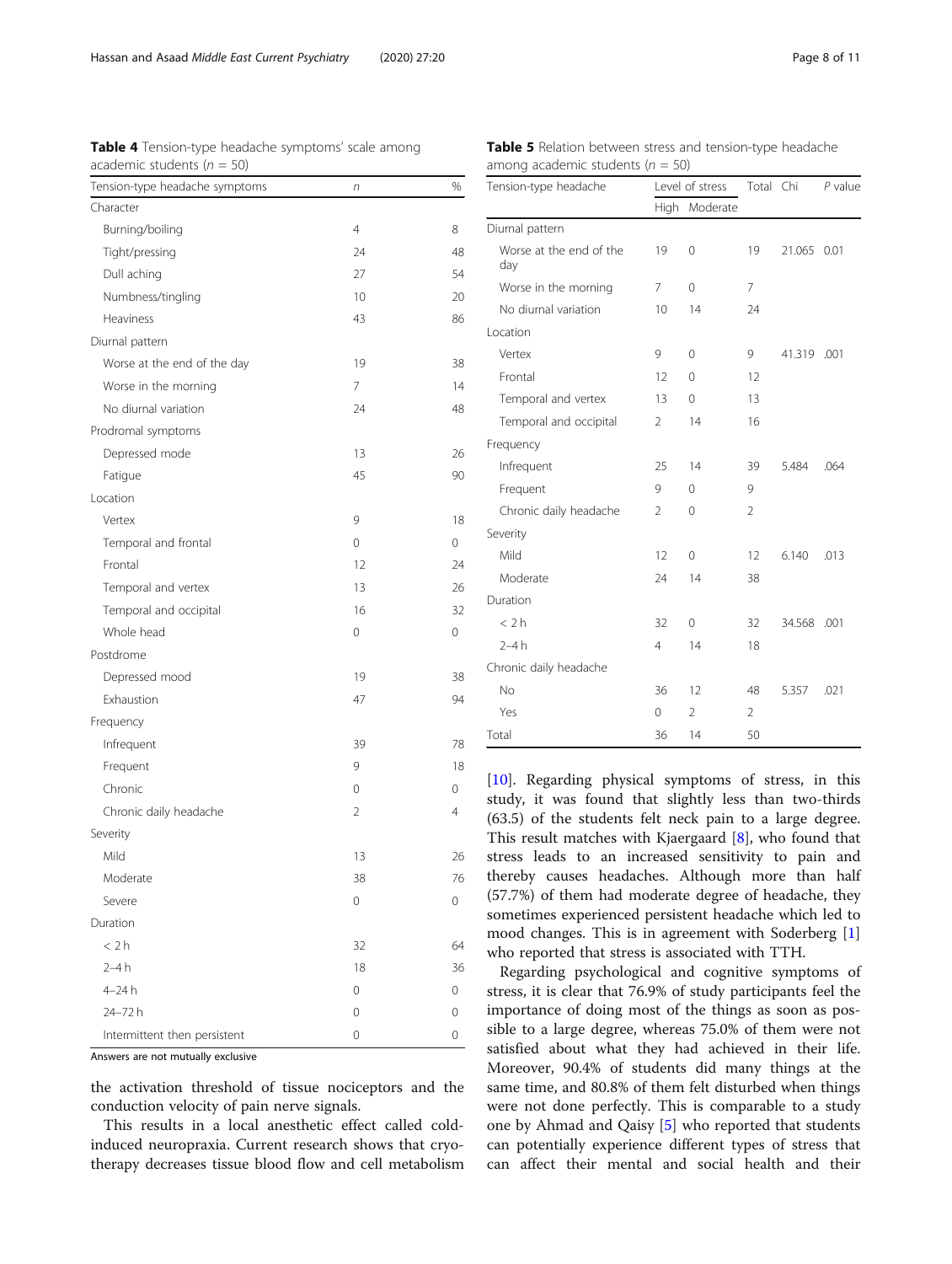academic achievement. Stress is one of the main aspects of our modern life, resulting from the rapid changes in human life. Therefore, this age is called the age of stress. Students experience academic stress resulted from academic tests, home works, and other school requirements that may exceed their abilities to cope with them. A study on students also indicated that examinations, fear of falling, shortage in clinical time, decrease in selfesteem, and prompt reduction in time spent in recreational activity have been associated with higher stress levels.

Regarding TTH scale, it is revealed that in less than half of the studied sample, the characteristic of TTH was tight and pressing, and this is in agreement with Bendtsen et al. [[6\]](#page-9-0). Slightly more than half had dull aching headache, and most of them felt heaviness. However, diurnal pattern of TTH was as follows: more than one-third of the studied sample had headache that worsens at the end of the day, and slightly less than half of them have no diurnal variation. The prodromal symptoms included more than onefourth of them having depressed mood, and most of them feeling fatigued, whereas postdrome symptoms represent more than one-third for depression, and most of them feel with exhaustion. Regarding location of the headache, approximately one-third of them had their headache in temporal and occipital area. It is also found that in majority of the study sample, the headache was infrequent, and moderate in severity, with duration from 2 to 4 h in more than one-third of the study sample. This is in the same line of National Institutes of Health Publication [\[3\]](#page-9-0) which stated that TTH, previously called muscle contraction headache, is the most common type of headache. Its name indicates the role of stress and mental or emotional conflict in triggering the pain and contracting muscles in the neck, face, scalp, and jaw. TTHs may also be caused by jaw clenching, intense work, missed meals, depression, anxiety, or too little sleep. Sleep apnea may also cause TTHs, especially in the morning. The pain is usually mild to moderate and feels as if constant pressure is being applied to the front of the face or to the head or neck. It also may feel as if a belt is being tightened around the head. Most often the pain is felt on both sides of the head. People who experience TTHs may also feel overly sensitive to light and sound but there is no preheadache aura as with migraine. Typically, TTHs usually disappear once the period of stress or related cause has ended. TTHs affect women slightly more often than men. The headaches usually begin in adolescence and reach peak activity in the 30s.They have not been linked to hormones and do not have a strong hereditary connection. There are two forms of TTH: Episodic TTHs occur between 10 and 15 days per month, with each attack lasting from 30 min to several days. Although the pain is not disabling, the severity of pain typically increases with the frequency of attacks. Chronic tensiontype attacks usually occur more than 15 days per month over a 3-month period. The pain, which can be constant over a period of days or months, strikes both sides of the head and is more severe and disabling than episodic headache pain. Chronic tension headaches can cause ore scalps–even combing your hair can be painful. Most individuals will have had some form of episodic TTH before the onset of chronic TTH. Depression and anxiety can cause TTHs. Headaches may appear in the early morning or evening, when conflicts in the office or at home are anticipated. Other causes include physical postures that strain head and neck muscles (such as holding your chin down while reading or holding a phone between your shoulder and ear), degenerative arthritis of the neck, and temporomandibular joint dysfunction (a disorder of the joints between the temporal bone located above the ear and the mandible, or lower jawbone).

Regarding the relationship between level of stress and TTH, there is a statistical significant relationship between level of stress with diurnal pattern, location, severity, and duration of TTH. As in a studies by [\[1](#page-9-0), [2,](#page-9-0) [6](#page-9-0)] about associations with exposure to stressors in adolescents which have been reported with TTH and is cryotherapy (ice compresses) in relieving TTH, students feel analgesia, relaxation, increased effort, and alertness, added to that decreased mental tension and recurrence of headache to a minimum level.

#### Conclusion

Academic students experience stress appearing as physical and psychological symptoms that affect their daily life activities. There is a significant relationship between level of stress and TTH, with diurnal pattern, location, severity, and duration of TTH. After applying cryotherapy (ice compresses) in relieving TTH, students feel analgesia, relaxation, increased effort, and alertness, added to that decreased mental tension and recurrence of headache to a minimum level.

#### Recommendations

- (1). Cryotherapy (ice compresses) is a non-
- pharmacological therapy for TTH relief.
- (2). Ice medicine can be establishing as a new branch of medicine.
- (3). Fifteen to 20 min of ice compression at the back of the neck at the beginning of the day is efficient to prevent and relief TTH.
- (4). Ice compresses can be added as a new method of stress management.
- (5). Ice compression is a rapid and effective method for TTH management.
- (6). Ice compression can be used for other types of headache like, aura, migraine, and cluster headache.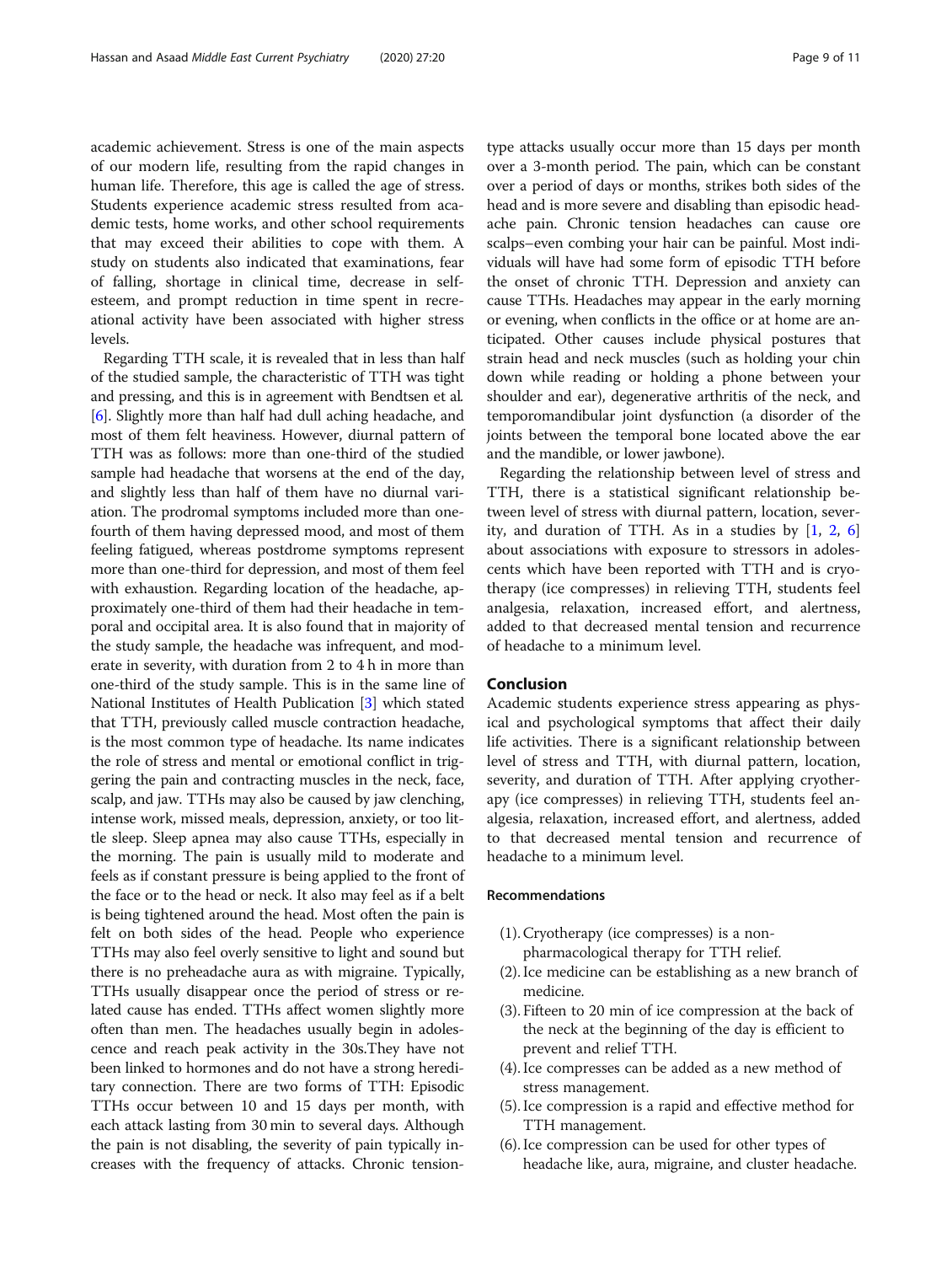<span id="page-9-0"></span>(7). Ice compression is a cheap method of treatment that needs no money, no time, and no effort.

#### Further researches

- (8). Research is needed regarding the effect of cryotherapy on memory enhancement.
- (9).More research is needed about the relation between cryotherapy and reducing obesity.
- (10)More research is needed about the relation between cryotherapy and physical immunity.
- (11)More research is needed about the relation between cryotherapy and sleep disturbances.
- (12) Ice compresses can be used in the management of different psychiatric disorders, like schizophrenia, and bipolar disorders, different anxiety disorders and depression.
- (13).More research is needed about the role of ice compression in the relief of physical and psychological pain.
- (14)More research is needed about the role of ice compression in the relief of multiple sclerosis.

#### Abbreviations

TTH: Tension-type headache; WBCT: Whole body cryotherapy

#### Acknowledgements

Appreciation and gratefulness to Professor Salwa Samir, Professor of Medical Surgical Nursing and Dean of Faculty of Nursing-Ain Shams University for her valuable support of this research.

Appreciation and gratefulness to the students at the Faculty of Nursing, Ain Shams University for their cooperation in this work. Thanks to all subjects and field researchers who participated in this research.

#### Authors' details <sup>1</sup>

Associate Professor of Psychiatric/Mental Health Nursing, Faculty of Nursing, Ain Shams University, Egypt, [dr.mona.hassan@nursing.asu.edu.eg](mailto:dr.mona.hassan@nursing.asu.edu.eg) <sup>2</sup> <sup>2</sup>Professor of Neuropsychiatry, Faculty of Medicine, Institute of Psychiatry, Ain Shams University, Egypt, [dr.tarekasaad@yahoo.com](mailto:dr.tarekasaad@yahoo.com)

#### Authors' contributions

All authors participated in all steps of coordination, designing the study, fieldwork, and data collection was by "MH" and collected the relevant information, statistical analysis of the collected data, interpreted the results, and wrote the manuscript. Revised by Professor "TA" who supervised the study. All authors read and approved the final manuscript.

#### Funding

Not applicable

#### Availability of data and materials

The datasets used and/or analyzed during the current study are available from the corresponding author on reasonable request.

#### Ethics approval and consent to participate

Consent had received from the Dean of faculty of Nursing, (Professor: Salwa Samir). A consent was obtained oral from all the participants after the explanation of the procedures and the objectives of the study.

#### Consent for publication

No personal data included in the questionnaire.

#### Competing interests

The authors have no competing interests.

#### Author details

<sup>1</sup> Faculty of Nursing, Ain Shams University, Cairo, Egypt. <sup>2</sup> Faculty of Medicine, Institute of Psychiatry, Ain Shams University, Cairo, Egypt.

#### Received: 24 August 2019 Accepted: 27 March 2020 Published online: 22 May 2020

#### References

- Söderberg E. Chronic tension-type headache treatment with acupuncture, physical training and relaxation training. Göteborg, Sweden: Institute of Neuroscience and Physiology. ahlgrenska Academy at University of Gothenburg;2012.
- 2. Milde A, Blaschek A, Heinen F, Borggrafe I, Koerte I, Straube A et al (2011) Associations between stress and migraine and tension-type headache: results from a school-based study in adolescents from grammar schools in Germany. Cephalalgia 31:774–785
- 3. National Institutes of Health Publication. (2009): Hope through research. No. 09-158August.
- 4. Mahmoud R, Hamed SH, Fadel K, Ahmad H, Mohammed A, Khaled O (2014) Epidemiology of tension-type headache (TTH) in Assuit Governorate, Egypt. J NeurolNeurosci 5:2
- 5. Ahmad M, Qaisy M. Assessingstressamonguniversitystudents. Am Int J Contemp Res 2012;2:■.
- 6. Bendtsen L, Evers S, Linde M, Mitsikostas D, Sandrini G, Schoenen J (2010) EFNS guideline on the treatment of tension-type headache – report of an EFNS task force. Eur J Neurol 17:1318–1325
- 7. Kaniecki RG (2012) Tension–type headache. Continuum (MinneapMinn) 18: 823–834
- 8. Kjaergaard M. (2012)Vitamin D, depression and headache–results from the Tromso study and from an intervention study with vitamin D. dissertationfor thedegreeofPhilosophiaeDoctorFacultyofHealthSciencesDepartmentof

ClinicalMedicine.

- 9. International Headache Society (2013) Headache classification committee of the International Headache Society (IHS) the international classification of head-ache disorders, 3rd edition (beta version). Cephalalgia 33:629–808
- 10. Nadler SF, Weingand K, Kruse RJ (2004) The physiologic basis and clinical applications of cryotherapy and thermotherapy for the pain practitioner. Pain Physician 7:395–399
- 11. Rymaszewska J, Ramsey D (2008) Whole body cryotherapy as novel adjuvant therapy for depression and anxiety. Arch Psychiatry Psychother 2: 49–57
- 12. Murphy AJ (1959) The physiological effects of cold application. PhysTher Rev 40:112–115
- 13. Meeusen R, Lievens P (1986) The use of cryotherapy in sports injuries. Sports Med 3:398–414
- 14. Ernst E, Fialka V (1994) Ice freeze spain? A review of the clinical effectiveness of analgesic cold therapy. J Pain Symptom Manag 9:56–59
- 15. Scheffler N, Sheitel P, Lipton M (1992) Use of Cryo/Cuff for the control of post- operative pain and edema. J Foot Surg 31:141–148
- 16. Hocutt JE (1981) Cryotherapy. Am Fam Physician 23:141–4.1
- 17. Bodelsson M (1990) Vascular effects of cooling, with special reference to human serotonergic, adrenergic and endothelial mechanisms Medicalissertation. Lund University, Lund
- 18. Barcoft H, Edholm O (1943) The effect of temperature on blood flow and deep temperature in the human forearm. J Physiol 102:5–20
- 19. Snedeker J, Recine V, MacCartee C (1974) Cryotherapy and the athletic injury. Athletic J 55:16–18
- 20. Taber C, Countryman K, Fahrenbruch J, LaCount K, Cornwall M (1992) Measurement of reactive vasodilatation during cold gel pack application to non- traumatized ankles. PhysTher 72:294–299
- 21. Driscoll D, Appiah-Yeboah A, Salib P, Rupert D (2007) Merging qualitative and quantitative data in mixed methods research: how to and why not'. Ecol Environ Anthropol 3:19–28
- 22. Sale JEM, Lohfeld LH, Brazil K (2002) Revisiting the quantitative-qualitative debate: implications for mixed-methods research. Qual Quant 36:43–53
- 23. Abdullah M, Ahmed H, Mohammed A, Ali M. The self-concept dimensions of the employed and unemployed women and its relationship with the level of stress and family adjustment in the Dakhlia Governorate.■2014; ■:■.
- 24. Braun V, Clarke V (2006) Usingthematicanalysisinpsychology. Qual Res Psychol 3:77–101.1